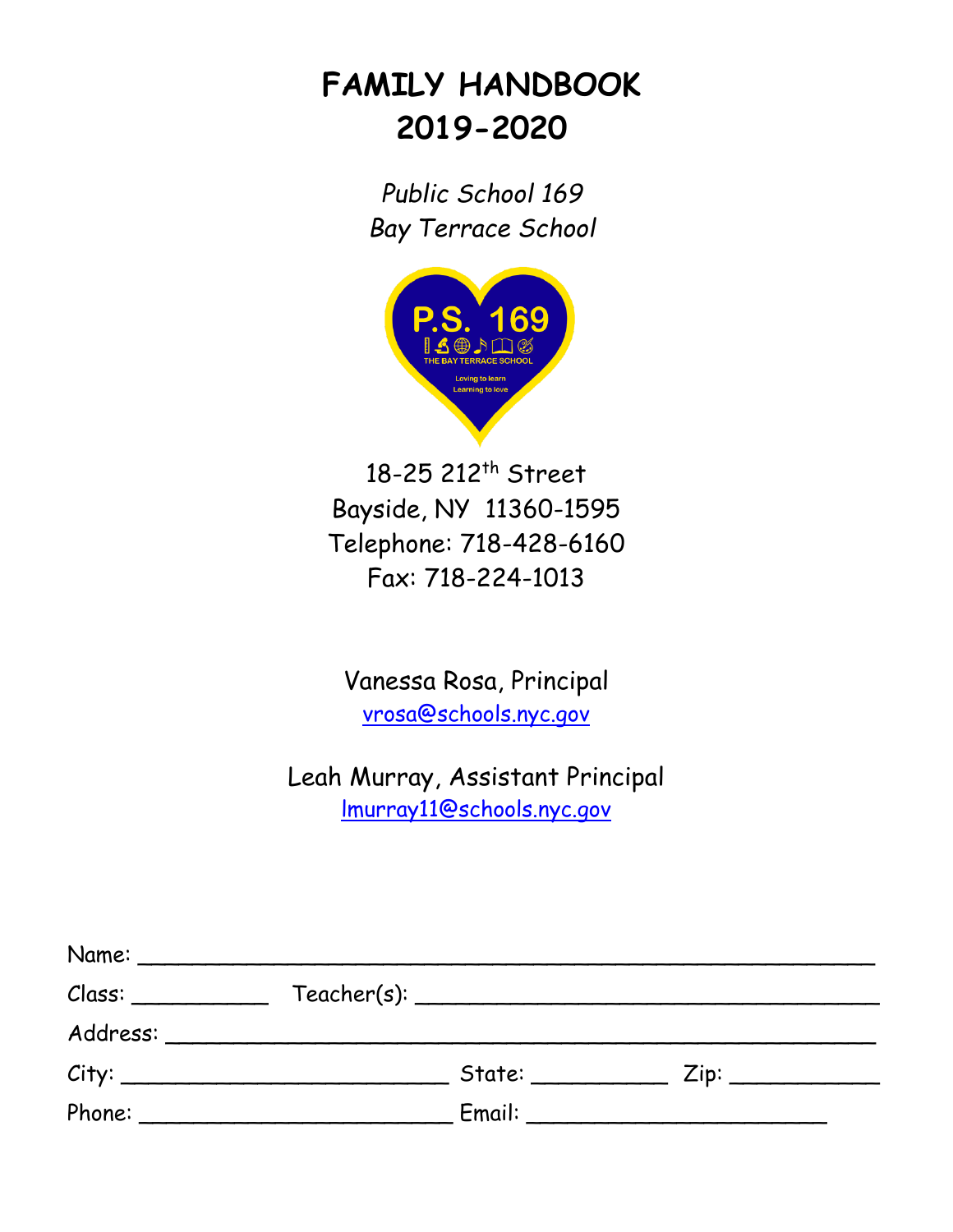# **MESSAGE FROM THE PRINCIPAL**

Dear P.S. 169 Students and Families,

I would like to welcome you to a new school year. We are looking forward to a year of learning and growing together!

This family handbook is provided by the school, to promote student achievement and to increase family/school communication. It also contains a family handbook to acquaint you with PS 169's programs, services, policies and procedures. If situations arise, which are not covered in the handbook, please check with your teacher or call the school.

Families are very important members of the P.S. 169 community. I encourage a strong home-school partnership to ensure each child's success. The staff and I invite you to get involved in school and class activities. By working together, we can achieve our common goal – providing the best possible education for our children!

Your suggestions for improving our school in any way are always welcome! Please let me know if you have any questions or concerns.

Sincerely, V*anessa Rosa* Principal



### **P.S. 169 MISSION STATEMENT**

P.S. 169 is dedicated to creating a nurturing and intellectually enriched environment that develops each child's unique capabilities in a home-school environment.

It is our goal for all children to foster a love of learning, to stimulate critical thinking, to encourage a caring and compassionate school community, and to prepare the leaders of tomorrow.

We do this by embracing cultural diversity, building understanding and tolerance of differences, fostering creativity, developing self esteem, employing multiple teaching strategies, integrating the arts, exhibiting an elevated degree of professionalism, maintaining high expectations and applying consistent standards for all children, encouraging active parent guardian participation, and involving the entire school and community in a commitment to excellence in all we do for children.

At P.S. 169, we cultivate children to coexist in the garden of life while displaying their singular characteristics.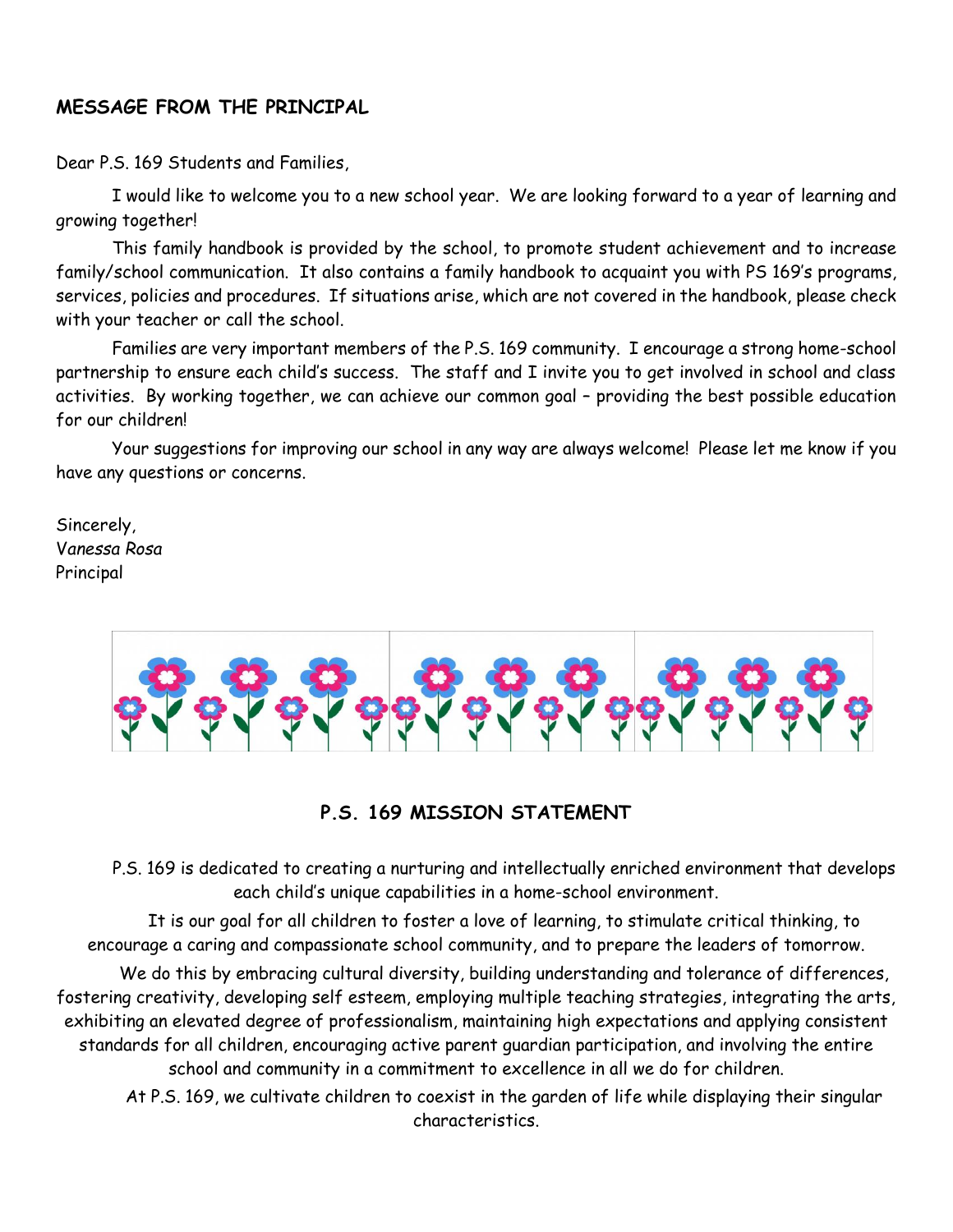# **SCHOOL DIRECTORY**

Main Office: 718-428-6160

Parent Coordinator: 718-428-6160/Ext.1143 [oforesta@schools.nyc.gov](mailto:oforesta@schools.nyc.gov)

Pupil Personnel Secretary 718-428-6160/Ext.1121

School Nurse: 718-428-6160/Ext.1141

Guidance Counselor: 718-428-6160/Ext.1142

School Based Support Team 718-428-6160/Ext.1050

Attendance Office 718-428-6160/Ext.1075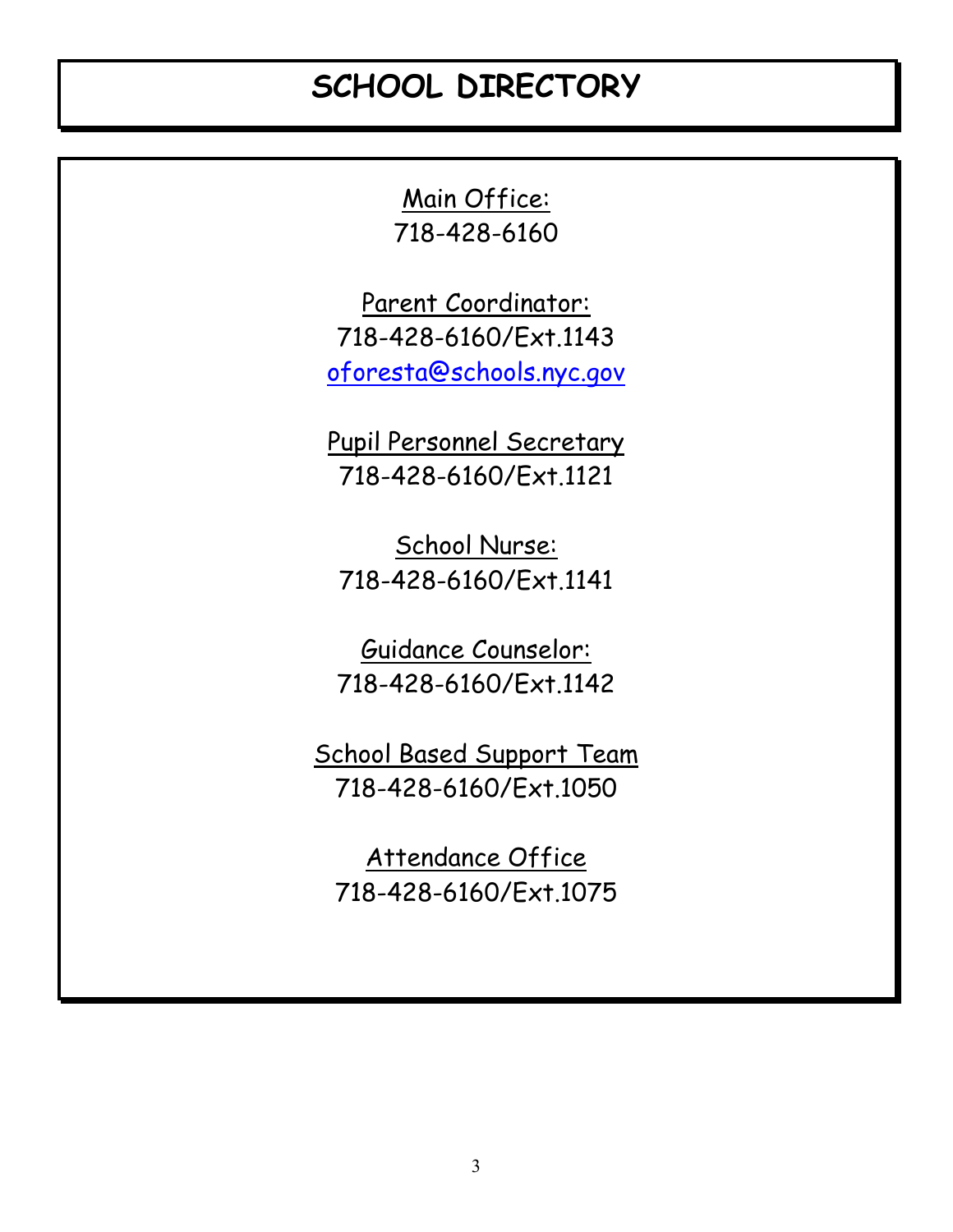# **ARRIVAL**

7:40 AM Free Breakfast Children participating in the breakfast program may enter the building through the main doors into the lunchroom. Breakfast is free to all students. 7:40 AM Early Drop Off

- Early drop off students may enter the building through the main doors into the auditorium.
- 7:50 AM Kindergarten Enter the building through the green doors.
- 8:00 AM Grades 1 5 Enter the building through the main doors under the colonnade.

All entrances will close promptly 5 minutes after scheduled arrival time. After that time, you must escort your child through the main entrance into the main office.

# **DISMISSAL**

| 2:10 PM   | Kindergarten<br>K-127 and K-129 will Dismissed through the green doors. |
|-----------|-------------------------------------------------------------------------|
| $2:20$ PM | Grade 1<br>Dismissed from the main entrance.                            |
| $2:20$ PM | Grade 2<br>Dismissed from the main entrance.                            |
| 2:20 PM   | Grade 3<br>Dismissed from the main entrance.                            |
| $2:20$ PM | Grades 4 - 5                                                            |

For safety reasons we request that families not to engage teachers in conversation during arrival and dismissal. Please write a note, leave a message with the main office or send a message via email or Class Dojo and the teacher will contact you.

Dismissed from 23rd Avenue exit between P.S. 169 and the park.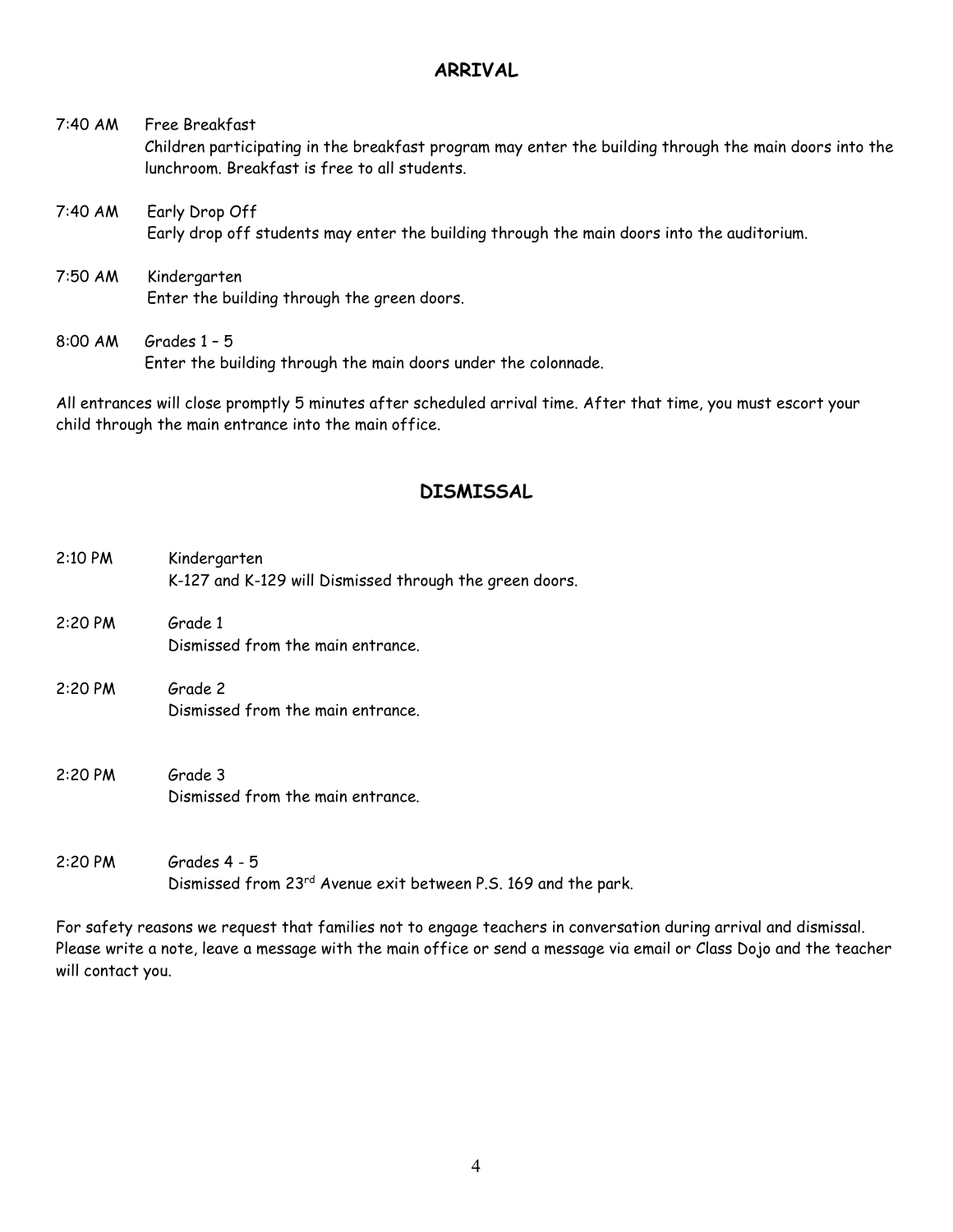# **ATTENDANCE**

Please note that attendance is a factor in the Department of Education's Promotion Policy Guidelines. Absences and tardiness are recorded on each child's report card.

#### **Absences**

Please report your child's absence starting at 8:30 AM, by calling the school main office at (718) 428-6160 Ext.1075, or email [gcsukardi@schools.nyc.gov](mailto:gcsukardi@schools.nyc.gov) . Please give the following information: your name, your child's name, teacher, reason for absence and when your child is expected to return to school.

#### **Excused Absences**

Children may be excused from school for illness, death in the family, religious holidays and court subpoena. In cases of excessive absence due to illness, a doctor's note may be required before your child is allowed to return to school.

#### **Lateness**

A child who arrives late (8:05 AM) must enter school through the main doors. All students arriving after 8:05 AM must report to the main office for a late pass. Consistent lateness will result in support from the attendance team, which may include a home visit by an attendance teacher.

# **AFTER SCHOOL PROGRAM – COMPASS at P.S. 169**

P.S. 169 hosts an after school program in our building. The COMPASS after school program is run by the Commonpoint Queens Bay Terrace Center. This is not a P.S. 169 program. For inquiries about the program, please contact Sivan Ben-Aderet at sbenaderet@commonpointqueens.org or call her at 718-423-6111.

# **BIRTHDAY PARTY GUIDELINES**

For in school birthday celebrations please check in advance with your child's teacher about your plans for that day. Parents may send in a single serving snack such as cupcakes, and/or individual juice boxes for each child in the classroom.

Prekindergarten parents are invited to celebrate with their child in school. Grades K-5 parents may not be in

attendance during birthday celebration. You may send in snacks (follow guidelines above) and your child's teacher will give them out during designated snack time.

No goody bags may be given out.

Invitations to outside parties may not be distributed in school.

### **BREAKFAST**

The Universal Breakfast Program is open to all students at no charge. Breakfast is served from 7:40 AM to 8:00 AM. Student enter the cafeteria through the main entrance.

# **CHANGE OF ADDRESS**

It is very important that you inform us immediately of any changes in your telephone number, address, or the person we should notify in case of emergency. Please notify the school office in advance of a planned move from our school. (See WITHDRAWING A STUDENT in this handbook).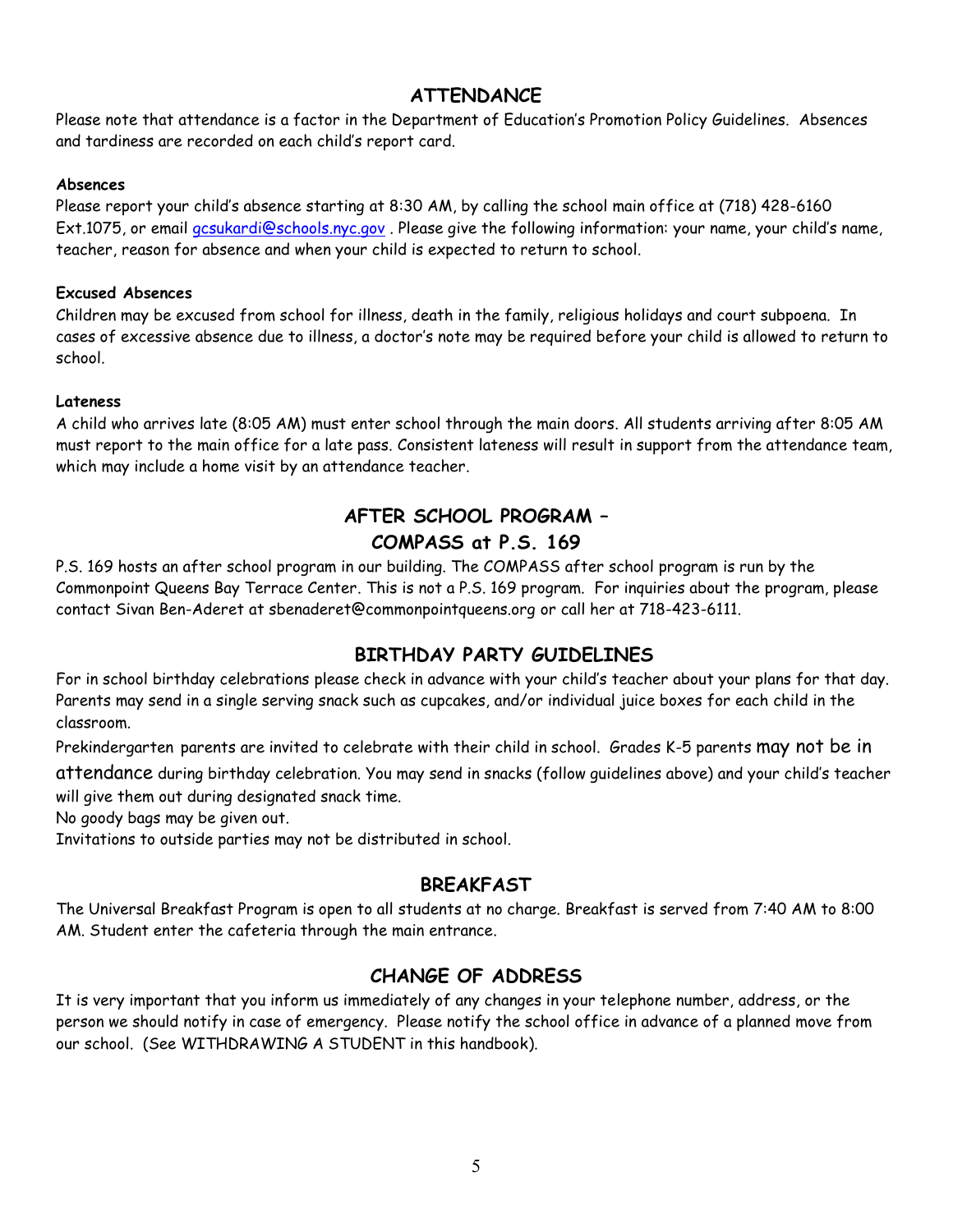# **Class Dojo**

Class Dojo is a communication app for school staff and families. It connects teachers, parents, and students allowing them to securely share photos, videos, and messages through the school day. It also helps build amazing classroom and school communities. School leaders and teachers alike can create a safe space for learning, encourage students, and get parents engaged. At P.S. 169, we use Class Dojo to work together as a team, share school experiences, and communicate with our parents. Please note, Class Dojo quiet hours are from 2:20 PM-8:00 AM each day. Please allow 24 hours before expecting a respond. In an emergency, please contact the main office.

# **CLASS PARENTS**

P.S. 169 is an important part of our Bay Terrace community, and so are you! Being a class parent is a wonderful way to get involved and an excellent way to help cultivate a strong relationship between parents and teachers.

Class parents will be responsible for many important duties. Some of these include:

- Plan class parties.
- Collect money for class fund.
- Keep an accounting ledger to be submitted to Ms. Foresta twice a year on 1/31 and on 6/20.
- Create a class list (make sure to get permission from parents to add their child's name and info to class list).
- Assist teacher with different tasks that he or she may need and do not involve the children in the classroom, (this should be done in the morning or after school).
- Attend PTA meetings, which are held once a month.
- Keep parents in your class informed about PTA and school news.
- Help with school wide events.
- Enlisting parent volunteers for different functions in the school.
- Represent everyone in the class equally.

If you are interested in being a class parent, you will have an opportunity to apply to the lottery during Fall Family Night.

### **CURRICULUM**

The Department of Education of the City of New York provides a comprehensive educational program to elementary students. Our curriculum is based on the New York State Education Department's Core Curricula, the Common Core State Standards and Chancellor's Instructional Expectations.

- ELA Teacher's College Reading and Writing Units.
- Math Engage NY
- Science Amplify Science
- Social Studies Passport to Social Studies

Please visit the Department of Education's website at **[www.schools.nyc.gov](http://www.schools.nyc.gov/)** and click on the Parent's tab at the top of the page for important information about curriculum, instruction, testing and assessment.

# **CLUSTER TEACHERS and SUBJECTS**

In addition to your child's classroom teacher, P.S. 169 has many outstanding "specialty" teachers who contribute to your child's education. These teachers and their subjects are called "cluster teachers". These subjects will appear on your child's progress report or report card. Clusters can vary from year-to-year and grade-to-grade. For this school year, our clusters are Music, Movement, Technology, Graphic Design and Physical Education.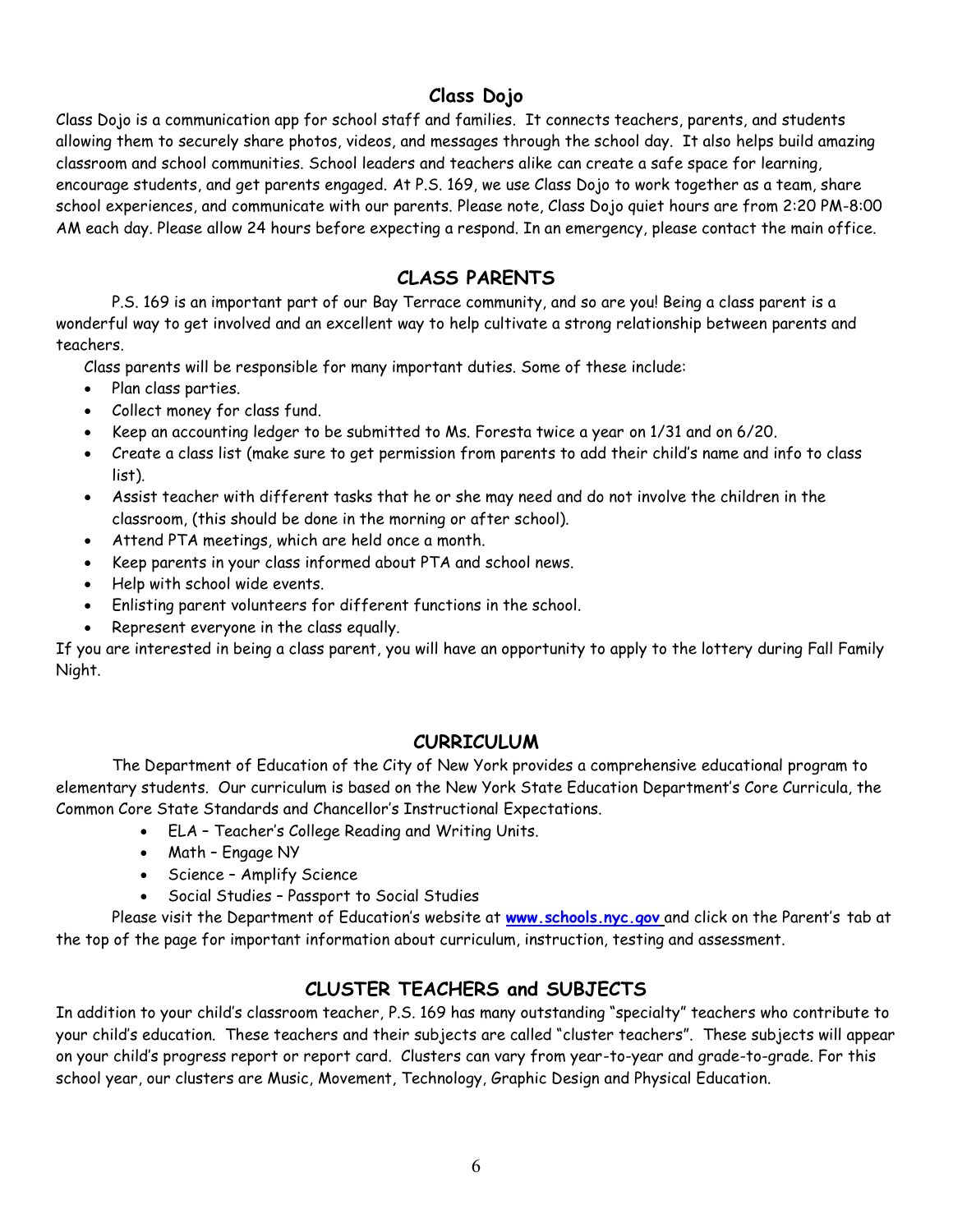# **DISCIPLINE CODE**

Students are expected to come to school prepared to participate and learn. We adhere to the New York City Department of Education Citywide Behavioral Expectations that encompasses the policies and procedures in the Chancellor's Regulations is distributed to every family at the start of the school year. Please review it with your child when you receive it. You can also find a copy of the document on our website at [www.ps169q.org](http://www.ps169q.org/) under the Citywide Behavioral Expectations at P.S. 169. Our school dean will be responsible for implementing and enforcing our behavioral expectations.

# **DRESS CODE**

The following guidelines for student dress have been established with the collaboration of the Parent Teacher Association and the School Leadership Team. This list is not meant to be restrictive, but we believe that proper dress encourages a positive attitude towards school. We do not want clothing to distract us from our primary purpose of learning. If a child does not adhere to the following, guideline his/her parents will be contacted. We encourage you to discuss these guidelines with your child. Your cooperation will help us maintain a respectful learning environment.

- School clothes should be neat and appropriate.
- Words written on clothing should not have any obscenities, curse words, sexual references or be rude and demeaning.
- Shorts and skirts must approach the knee.
- Shirts should be long enough to tuck into pants.
- Sneakers should be worn on gym days; this is to protect the gym floor.
- No backless shoes or flip-flops.
- No chains that hang from belts or leather cuffs with or without metal studs.
- Caps and hats are not allowed to be worn in school.
- Outdoor jackets may not be worn in school.

# **ELECTRONICS DEVICE POLICY**

In consultation with the P.S. 169 School Leadership Team and P.S. 169 families, P.S. 169 will implement the policy as provided below.

Students may bring the following electronic devices to school: 1) cell phones; 2) laptops, tablets, iPads and other similar computing devices; and 3) portable music and entertainment systems (such as iPods, MP3 players, PSP and Nintendo DS).

All electronic devices must be turned off prior to entering the school and can be turned on only upon exiting at the end of the school day. The devices should remain off for the entire school day.

Electronic devices must remain in backpacks and not be made visible. If used or seen in school, devices may be subject to confiscation by a school administrator or staff member**.** Where appropriate, measures will be implemented in a progressive manner, and may include:

- First Infraction Warning the student to end use of the device, turn it off and put it away.
- Second Infraction Confiscation of item. To be returned at the end of the school day.
- Third Infraction Confiscation of item. To be returned following a parent conference and possibility of student entering a behavioral contract.
- Subsequent Infraction Revocation of privilege to bring item to school.

Please be aware that certain circumstances can cause confiscation without a warning (such as using a cell phone during a test).

Students who use cell phones, computing devices, and/or portable music and entertainment system in violation of any provision of the DOE's Discipline Code, the school's policy, Chancellor Regulation A-413, and/or the DOE's Internet Acceptable Use and Safety Policy will be subject to discipline in accordance with the guidance interventions and disciplinary responses set forth in the Discipline Code.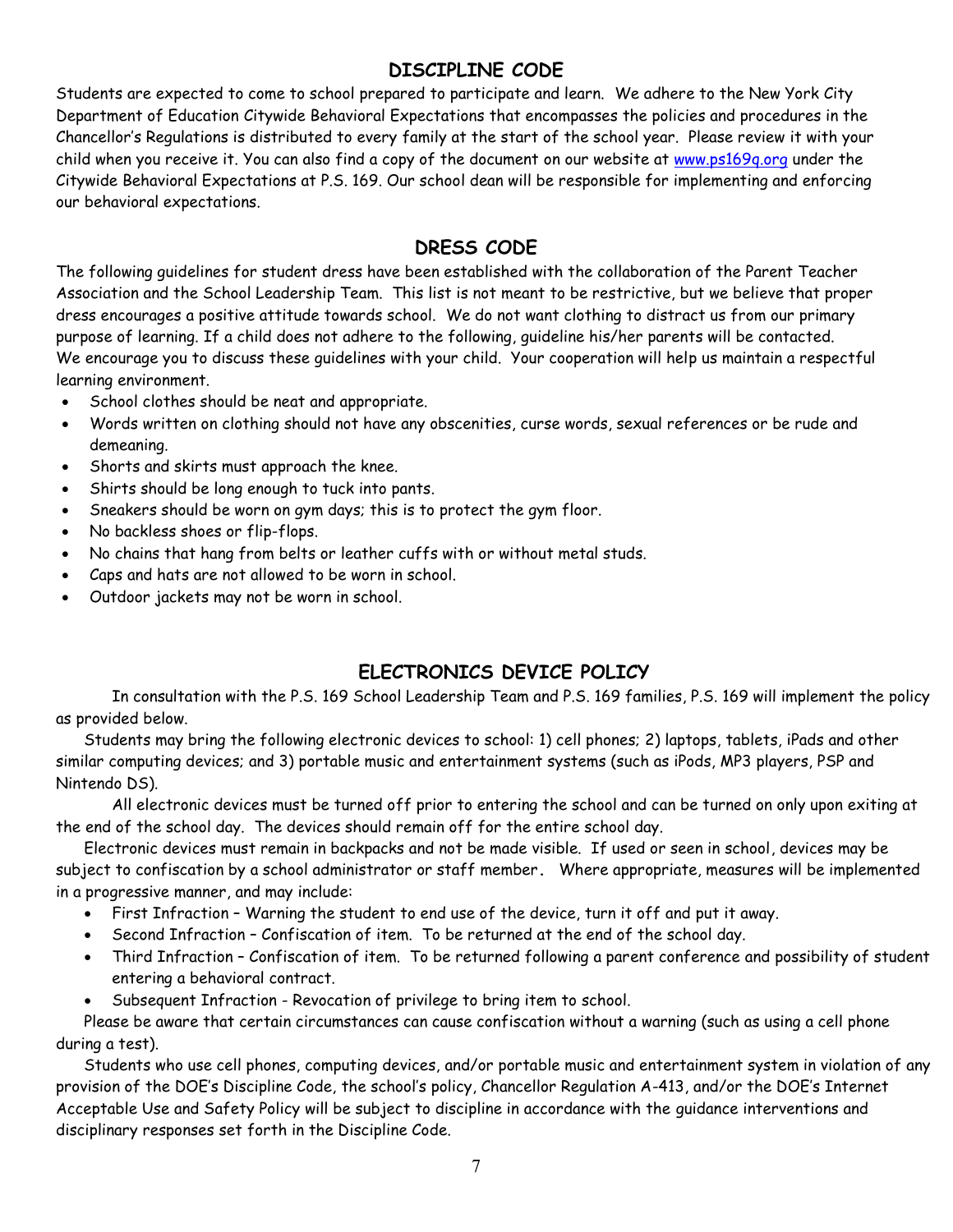Please remember that digital responsibility is strongly encouraged at P.S. 169. Please remember to always use your devices in a positive way…….please be responsible!!!

P.S. 169 cannot be responsible for lost or stolen devices.

### **EMERGENCY CONTACT FORM**

In case of an emergency, we must have a phone number (other than your home number) and a contact person who can be reached if you are not available. Within the first few days of school, your child will bring home an Emergency Contact Form for you to fill out. Kindly complete the document and return it to school immediately.

Emergency information must be updated regularly to reflect your current situation (home address, work number, emergency contact person).

Only those persons listed on the Emergency Contact Form will be permitted to take your child should an emergency arise. Those people must live near the school and be able to come in an emergency.

#### **EMERGENCY SCHOOL CLOSINGS**

Established procedures for school closings and delayed openings are:

Parents/guardians should listen to information broadcast by news radio stations such as WINS (1010 AM), WCBS (880 AM), "NY 1" (channel 1 on cable television) and WNYE-TV (channel 25 on cable television). In general, you are listening for information regarding the New York City Department of Education.

The Chancellor's decision to close or delay the opening of schools during stormy weather will be communicated to radio and television stations before 6:00 AM

In the case of an announced two hour delayed school opening school will start at 10:00 AM Children are to go to their designated bus stop two hours later than their regular time. Regular dismissal times will be observed.

If a storm intensifies during the school day, there may be an early dismissal. Listen to radio and television broadcasts for details. Regularly scheduled school busses will operate for school bus children.

#### **FIELD TRIPS**

Field trips are an important learning experience. They extend the walls of our school throughout the community. Parents/guardians will be notified and asked to fill out and return permission slips and submit any fees due.

Our chaperone policy which has been approved by our School Leadership Team and vetted by our District 25 staff, is that school staff chaperone school trips. Our school staff are trained in school and DOE policies including EPI Pen administration, Citywide Behavioral Expectations, appropriate behavior management strategies and discipline procedures. The Department of Health has separate policies around students with certain medical needs and the need for a family member to accompany them on trips. We must adhere to that policy. Only families that are required by the Department of Health to attend trips are permitted to attend trips. Those adults are solely on trips with the role of monitoring the medical condition of a student. Not as a class chaperone.

#### **GRADING POLICY**

Grading Policy is available at [www.ps169q.org](http://www.ps169q.org/) under the Grading Policy tab.

#### **HEALTH AND MEDICATION**

Parents/guardians should bring special health concerns to the attention of teachers and the school nurse. The school nurse is at P.S. 169 when students are in attendance. During those times, she is available for students as needed for emergencies, to administer medications, and to discuss health concerns with parents/guardians.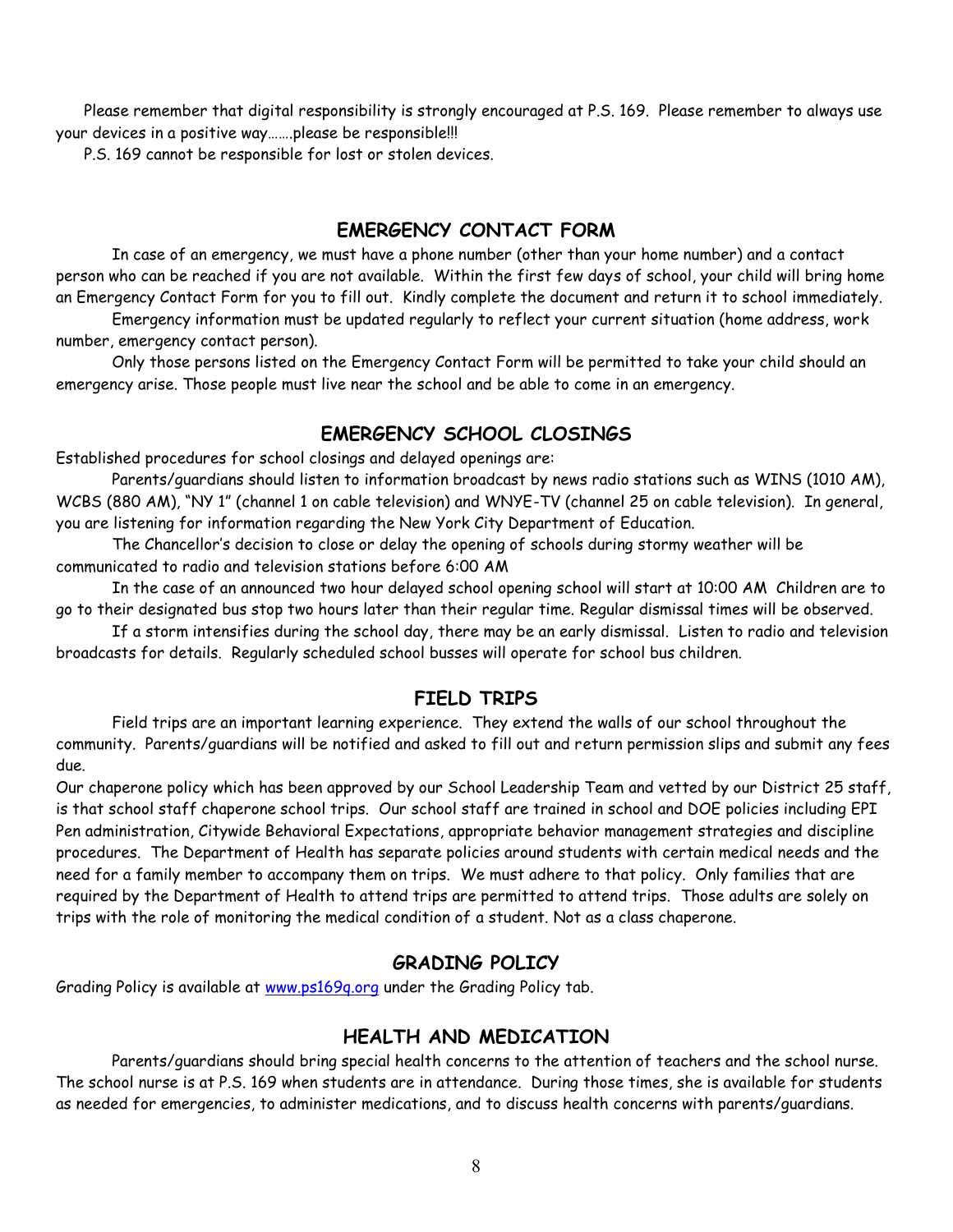It is extremely important to keep your child's Emergency Form accurate and complete with the person to be called in case of emergency, your physician's name, and any special health concerns (such as epilepsy, asthma, diabetes, allergies, etc.)

In the case of ongoing medical conditions, a "504" form must be filed. Please speak with the nurse for more information.

Department of Education policy prohibits the school from administering any medication unless prescribed by a physician. All medications must be in the original pharmacy container labeled with the child's name, drug name, dosage, time to be given, physician's name and parents/guardians name. It is suggested that the parent/guardian bring the medication to school and speak with the nurse. Children may not carry medicines, including over-thecounter medications such as Tylenol.

If a student has a contagious condition or illness, the nurse will call the parent/guardian and the child will be sent home from school.

Your child should be kept home from school when experiencing the following illnesses**:**

- Chicken Pox For six days after rash appears. Bring a doctor's note.
- Common Cold Please try to be considerate of your child and the others in his/her class. Children who are not alert should not be in school. Children who are coughing continuously should not be in school.
- Fever Children should not be in school until they have been fever free for 24 hours.
- Impetigo Stay home until all signs of infection are gone. Bring a doctor's note.
- Pink Eye Child should stay home while signs of infection are present.
- Rash Any cases of undocumented rashes are sent home. Bring a doctor's note.
- Ringworm Child must stay home until under treatment. Bring a doctor's note.
- Strep Throat 24 hours after the start of antibiotics, temperature must be normal.
- Vomiting Children should stay home for 24 hours after the last episode of vomiting. Children who vomit at school will be sent home.

If your child appears ill in the morning, please do not send him/her to school.

### **HOMEWORK**

Homework is reinforcement of what was taught during the school day. Please review the homework assignments with your child every night.

These are P.S. 169's homework guidelines by grade:

Grade K

- Reading with family 5-10 minutes
- Letters/Letter Sounds/Sight Words Practice
- Math Games-Optional

Grade 1

- Reading 15-25 Minutes
- Sight Words Practice
- Math Skills

Grade 2

- Reading 25-35 Minutes
- Math Skills

Grade 3

- Reading 30-60 Minutes
- Math Skills

Grade 4

- Reading 40-60 Minutes
- Math Skills

Grade 5

- Reading 50-60 Minutes
- Math Skills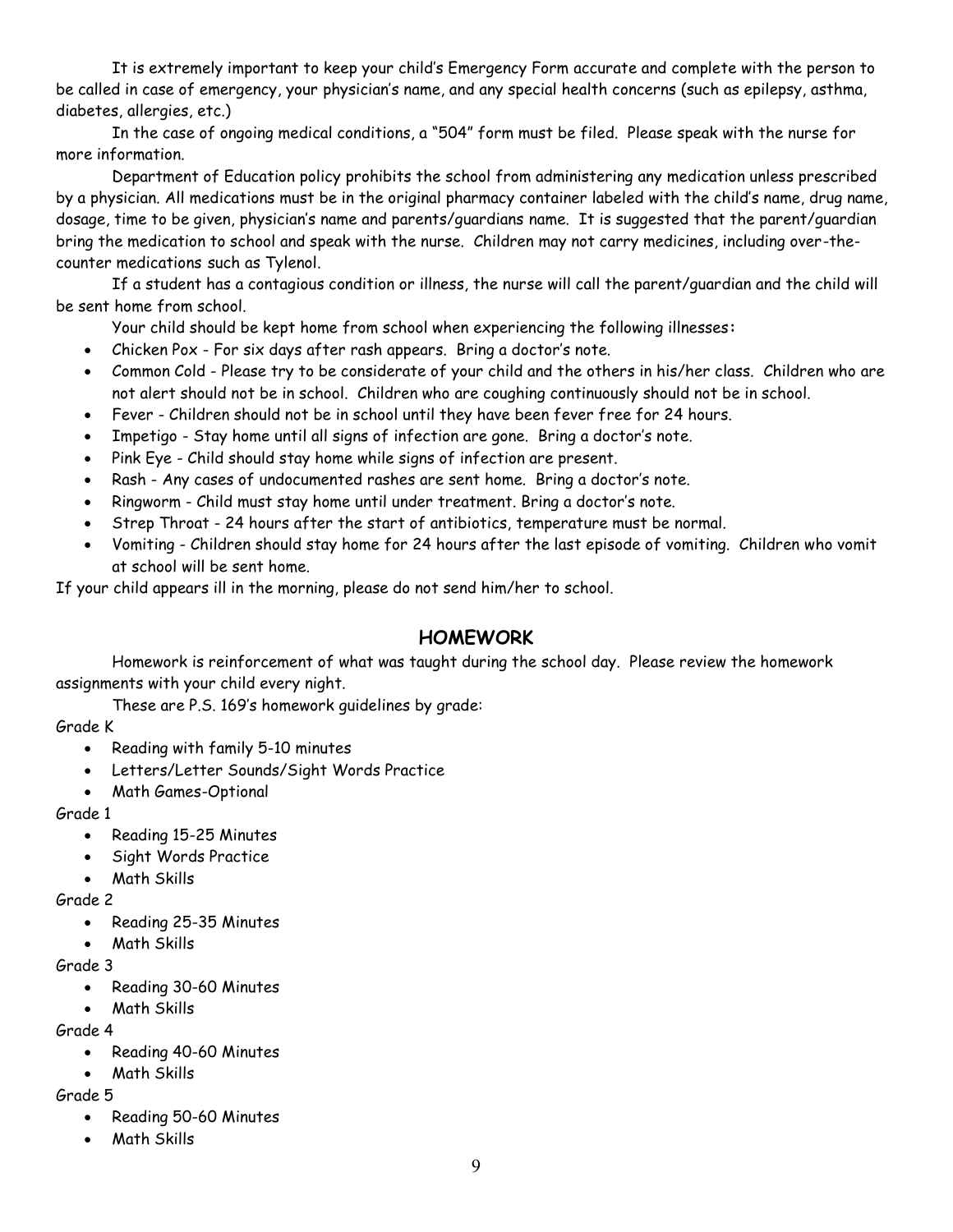The Dial a Teacher Hot line, (212) 777-3380 can be helpful to you.

Effort should be made to complete homework assignments missed due to absence. Encourage your child to have a "Study Buddy" to call for missed homework.

## **LICE**

There is a "No Head Lice" policy for all NYC public schools, but no longer a "No Nit" policy. If there is lice in your child's class, you will receive a note with details on how to check your child for lice and what to do if your child has lice. This is a tedious process for you and your children, please carefully follow all instructions you are given regarding lice eradication and control. Please check your child's head weekly to ensure a lice free school. In accordance with Department of Education guidelines, you will be asked to remove your child from school if lice are found in their head**.** 

# **LOST AND FOUND**

Our school maintains a lost and found area outside the lunchroom. To help minimize lost articles, students' names should be placed on items of clothing that may be misplaced. Children should be reminded to check the lost and found for lost items. At the end of each month all items that were not picked up will be donated to different

organizations and children in need of those items. A message regarding donation of these items will be sent to families two days prior to the pick-up. P.S. 169 is not responsible for lost/donated items.

# **LUNCH**

Our school cafeteria serves a free hot nutritious lunch daily in addition to a salad bar a sandwich option and milk. No soda or glass bottles are allowed in school. Lunch is free to all students.

#### **Lunchroom Conduct**

All students at PS 169 are expected to observe the following guidelines in the lunchroom:

- Enter the lunchroom quietly.
- Walk at all times.
- Be respectful of the lunchroom staff that is on duty.
- Stay seated at your assigned table and talk softly only with people at your table.
- Clean up the table and floor at your area so that the next student may eat in a clean area.
- Respond to all signals.
- Line up and proceed quietly to the next designated area.
- Students are not to leave the room without permission from the lunchroom staff.

Severe behavior problems will result in removal from the lunchroom, principal intervention and parent/guardian notification.

#### **Nut Policy**

There will be no peanut butter or nut products served in the lunchroom. Parents are asked not to send any peanut butter or nut products with the children. If your child brings in peanut butter or nut products,

arrangements will be made for your child to eat in a different location.

Although peanut butter and nut products are discouraged at PS 169, we cannot guarantee a complete nut free environment**.**

#### **Forgotten Lunch Box**

Please try to help your child remember to bring his/her lunch box to school and the lunchroom. If your child's lunch is forgotten at home, or in the classroom, your child will be given a school lunch.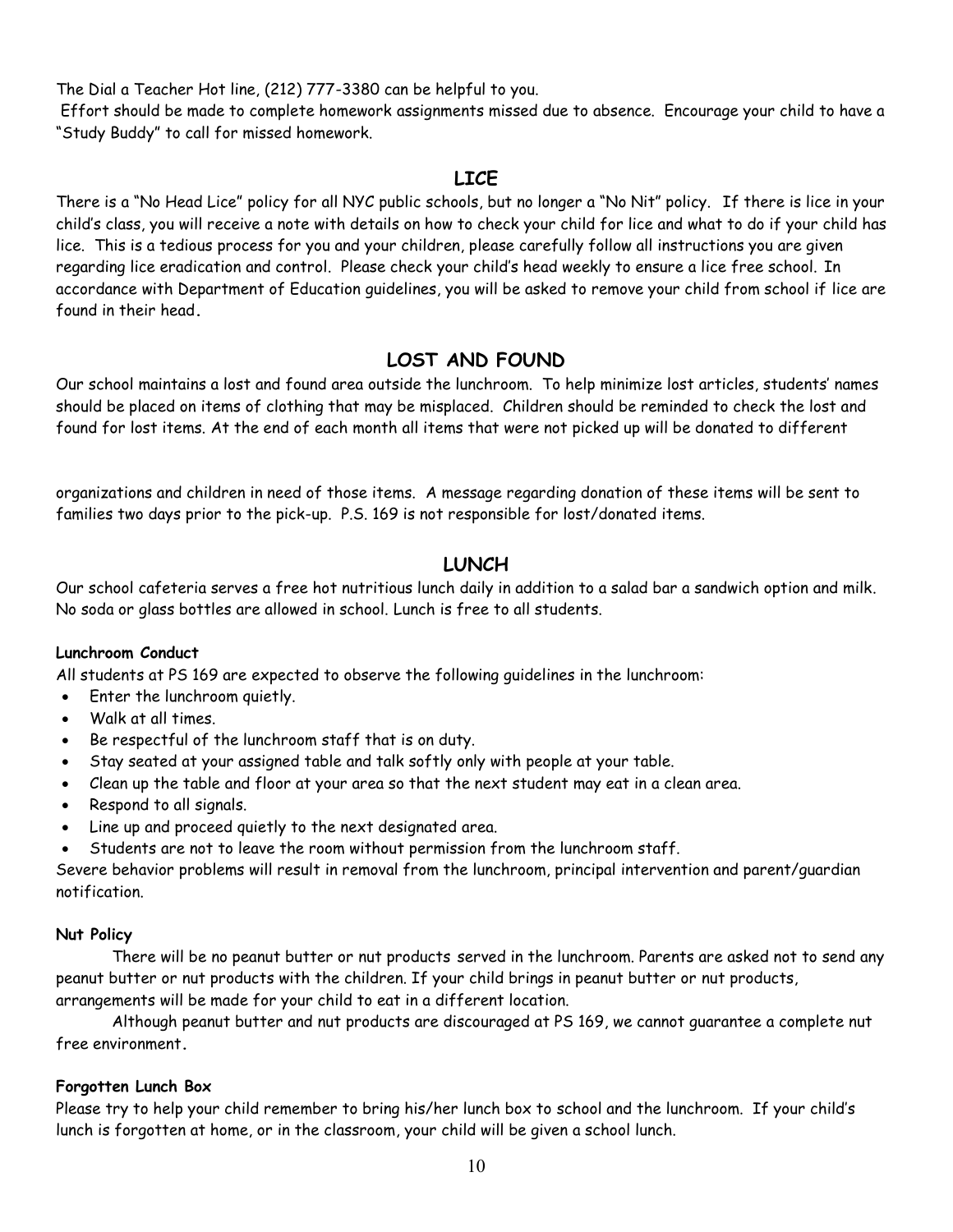#### **Leaving School During Lunch**

If you are taking your child out of school during his/her lunch period, please send a note to your child's teacher. Go to the school main office a few minutes early and have your child called. When your child meets you in the office, she/he must be signed out. See Early Release Procedures under ATTENDANCE in this handbook

# **MONEY IN SCHOOL**

Students are discouraged from bringing money or other valuables to school except for specific purposes. Neither the teacher nor the school can be held responsible when money or personal items are lost. When paying for lunch, pictures, field trips, PTA events, snacks, lost books or other school activities, please place payment in a sealed envelope with the student's name and class clearly printed on the outside of the envelope. If you are sending a check, your child's name and class must be written on the front of the check.

# **PARENT COORDINATOR**

The Parent Coordinator is part of the school team working under the supervision of the principal. The Parent Coordinator will engage with and involve parents in the school community by working with the principal, school leadership team, parent associations, community groups and parent advisory councils.

> Orit Foresta 718-428-6160/ ext.1143 oforesta@schools.nyc.gov

# **PARENT/FAMILY INVOLVEMENT**

Studies have shown that when parents/guardians are involved in their child's education and engage in school activities, their child is likely to have more success in school.

P.S. 169 values your talents and respects the time constraints on you and your family. You can become directly involved in your child's education is so many ways including those listed below:

- Attending Family Nights and conferences
- Checking homework
- Communicating with your child's teacher if you have questions
- Going to Parent/Teacher conferences
- Reviewing class work your child brings home
- Becoming a "Class Parent"
- Attending P.T.A. meetings to learn more about school matters
- Supporting P.T.A. activities in any way you can
- Serving on the School Leadership Team
- Attending parent Workshops

# **PARENT-TEACHER ASSOCIATION (PTA)**

The P.S. 169 Parent-Teacher Association (P.T.A.) has worked to develop programs and activities that support our curriculum and school programs. Parents/guardians and staff share high standards for our students. The P.T.A. provides an opportunity for parents and teachers to work together to create a meaningful environment for our children. The P.T.A. counts on your support, input and enthusiasm to make all of its plans and events a reality.

All parents/guardians of P.S. 169 students are considered members of the P.T.A. Membership is not contingent upon payment of dues. Each parent/guardian is entitled to one vote.

P.T.A. meetings are a great way to meet and network with other parents/guardians. Many friendships have been made at the Bay Terrace School when parents/guardians have gathered to learn about and discuss school issues.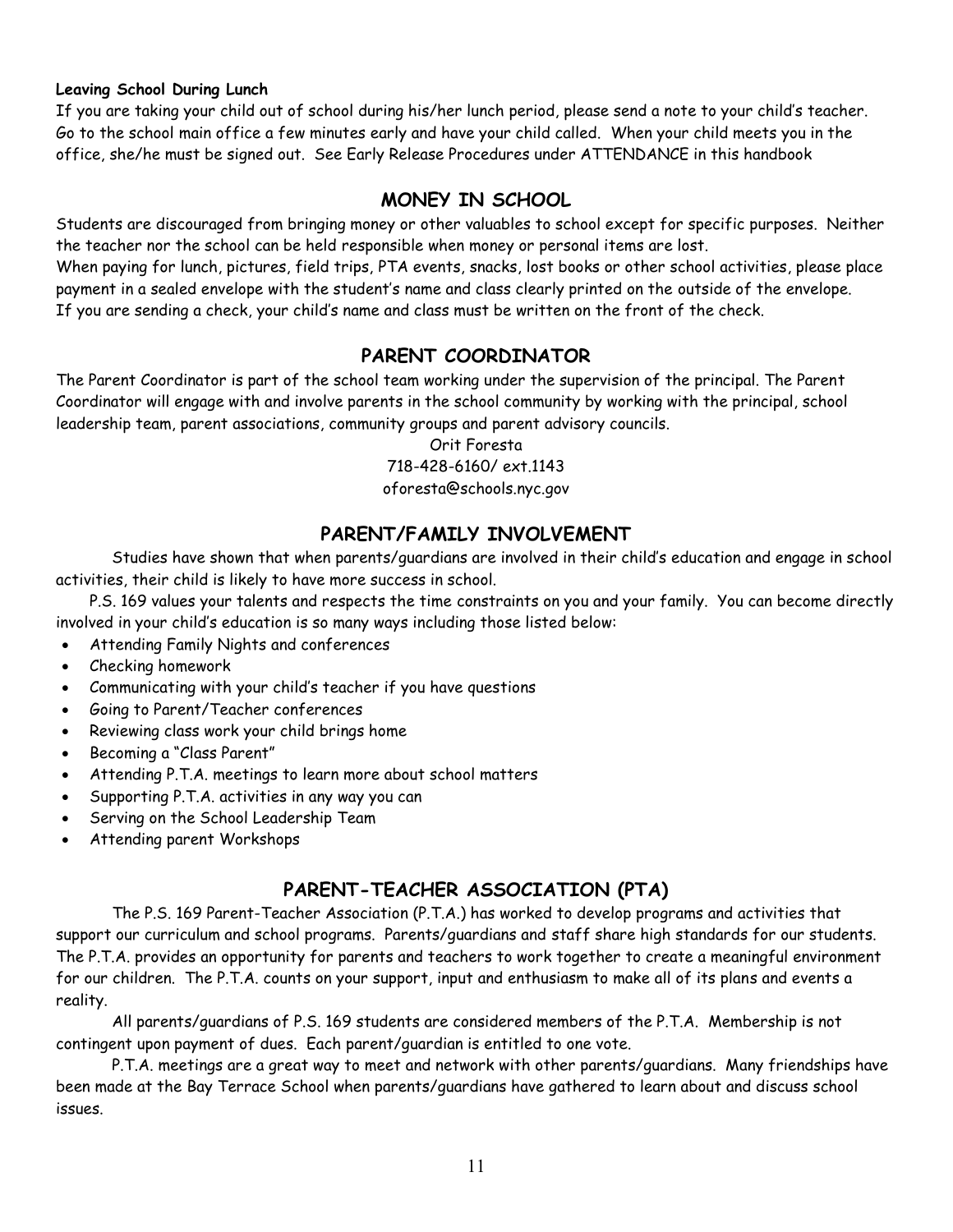# **PARENT-TEACHER CONFERENCES**

Parent-Teacher Conferences will be held twice during the school year – at the end of the first and third marking periods.

Parents/guardians are encouraged to communicate with us at any time they have questions about their child's progress in school**.** Please do not wait until conference time if you have questions.

Parents are encouraged to use the Class Dojo system as an additional communicating tool.

#### **PARKING**

For the safety of our children, traffic laws must be obeyed outside of our school. The police and traffic enforcement officers make regular visits to the P.S. 169 vicinity. They issue tickets for all traffic violations.

Car pooling and walking are encouraged. The street in front of the school has NO PARKING and NO STANDING signs. The school bus zone is clearly marked with these signs and yellow paint along the curb.

Double parking is illegal. It prevents buses from being able to proceed down the street. It is a danger to children who may dart out between double-parked cars.

Do not make any U-turns in front of the building.

OVERTAKING AND PASSING A STOPPED SCHOOL BUS WITH SIGNAL LIGHTS FLASHING IS ILLEGAL AND PUNISHABLE WITH A FINE OF NOT LESS THAN \$250.00.

# **PERSONAL ITEMS AT SCHOOL**

Personal items brought from home should be clearly marked so they can be easily identified. The school cannot assume responsibility for the loss or breakage of such items.

Please clearly mark your child's private belongings (coat, backpack, lunch box, folders, and books) with his/her name and class. Items left in school at the end of the school day, will be placed in lost and found.

## **PHYSICAL EDUCATION**

For physical education classes, children should wear a pair of shoes with soft, normal soles. This is to protect our gym floor. No other special clothing is required. Students who are unable to participate in physical education class should provide a written excuse signed by a parent/guardian or doctor.

### **PROMOTION POLICY**

Students must exhibit of Common Core Learning Standards for their grade and have satisfactory attendance in order to be promoted to the next grade. Multiple measures are used to determine promotion including state and classroom assessments, classwork, teacher observations, teacher data and attendance records. For more information, please refer to P.S. 169's Grading Policy at www.ps169q.org.

#### **RECESS**

Weather permitting; all classes have outdoor recess in the schoolyard daily during their lunch period. Please see SCHOOLYARD RULES in this handbook. Children are expected to dress appropriately for the daily weather conditions. In inclement weather, recess is held indoors.

### **RELEASING CHILDREN**

All children must be released to a parent, guardian or caregiver. If you are not picking up your child, you must send a note to your child's teacher indicating who is picking up your child. That person must have a photo ID and be listed on your child's Emergency Contact Form.

Students in grade 3 to 5 may be dismissed without an adult if indicated on the Emergency Contact Form or in a writing from a parent/guardian.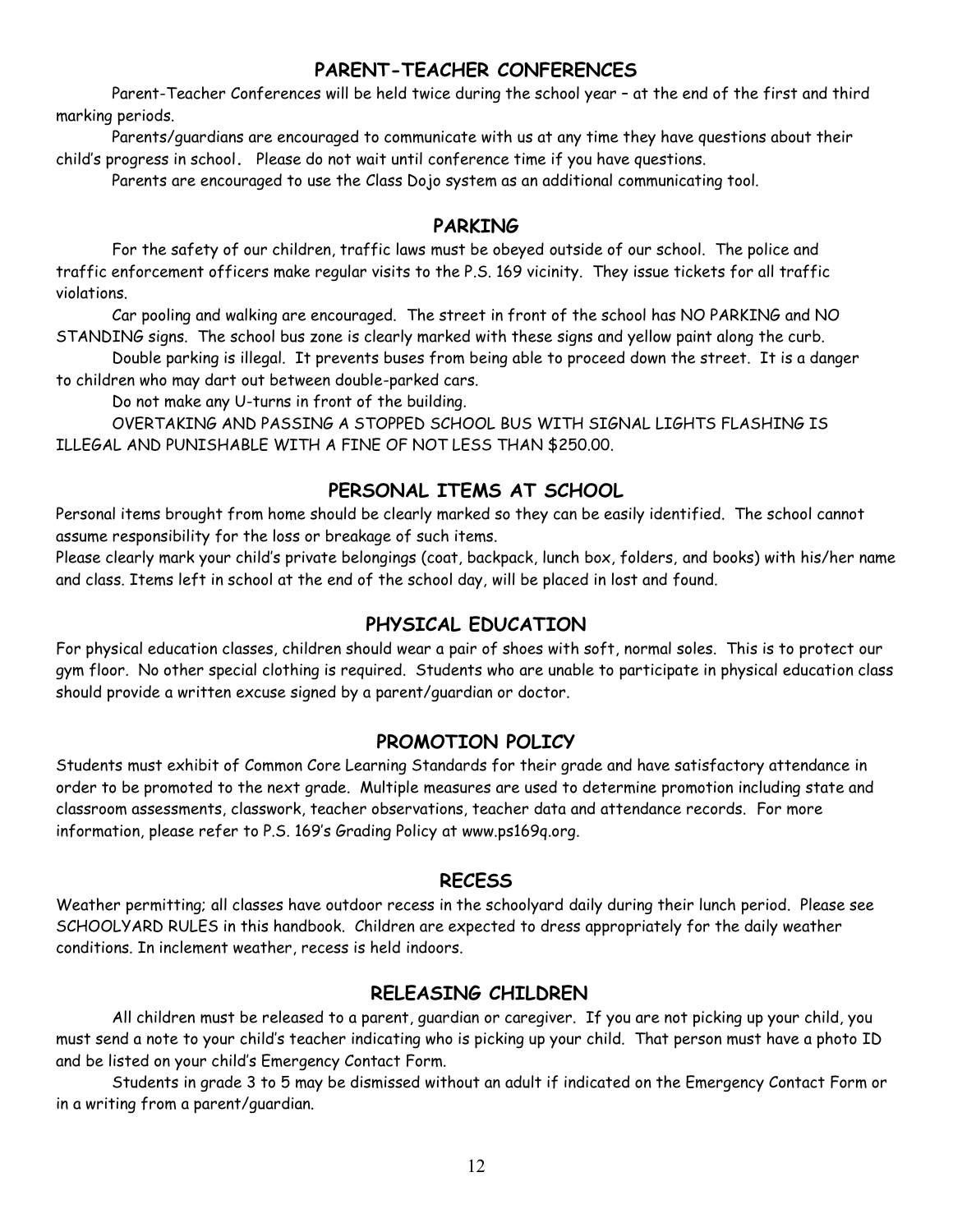# ALL CHANGES IN PICK-UP ARRANGEMENTS MUST BE MADE IN WRITING.

#### **Late Pick-Up**

If you are late picking up your child, he/she will be taken to the auditorium, located on the first floor. This is on an emergency basis only. If no one picks up your child by 4 PM, and school officials have been unable to contact you or anyone on your child's Emergency Contact Information Sheet, your child will be taken to the 109th Police Precinct Station at 37-05 Union Street, Flushing.

#### **Play Dates**

Your child's teacher should be made aware of play date arrangements. Remember the person picking up your child must be listed on the Emergency Contact Form or you must notify the teacher in writing.

#### **Department of Education Bussing**

Children who ride a Department of Education school bus will be placed on the bus unless we receive a change in plans in writing.

#### **Private Bussing**

Private bus services should arrive promptly at 2:20 PM for afternoon pick up.

#### **Early Release**

While we encourage parents to schedule appointments after school, we know that is not always possible. Requests for early dismissal will require a note to your child's teacher. You must pick-up your child in the school office. For your child's protection, we require that you sign your child out in the main office and wait for him/her there.

Teachers will not release a student from their classroom unless instructed to do so by the main office. Your child's teacher will be called and asked to send your child to the main office. You must sign your child in at the office upon returning to the class.

If someone other than a parent or guardian picks up the student, that person must be 18 years old and listed on the Emergency Contact Form. Please do not come into the school main office after 2:10 PM to sign out your child early. We request that you wait outside the school at the appropriate exit for your child.

#### **Half-Day Schedule**

On designated half days, all students in grades prekindergarten–5 will be dismissed at 11:20 AM. All students will have lunch at school on half days.

### **SAFETY DRILLS**

Various safety drills will be conducted throughout the school year. Children are taught the proper procedures and signals to follow. Department of Education rules require that students remain silent, stay with their class and listen for instructions.

# **SCHOOL LEADERSHIP TEAM**

The School Leadership Team is a Department of Education mandated team composed of parents/guardians, the principal, assistant principal, teachers and other school staff. The School Leadership Team designs the school's Comprehensive Educational Plan, which outlines school goals and allocates school resources to meet those goals. Members are appointed to the team through the election process.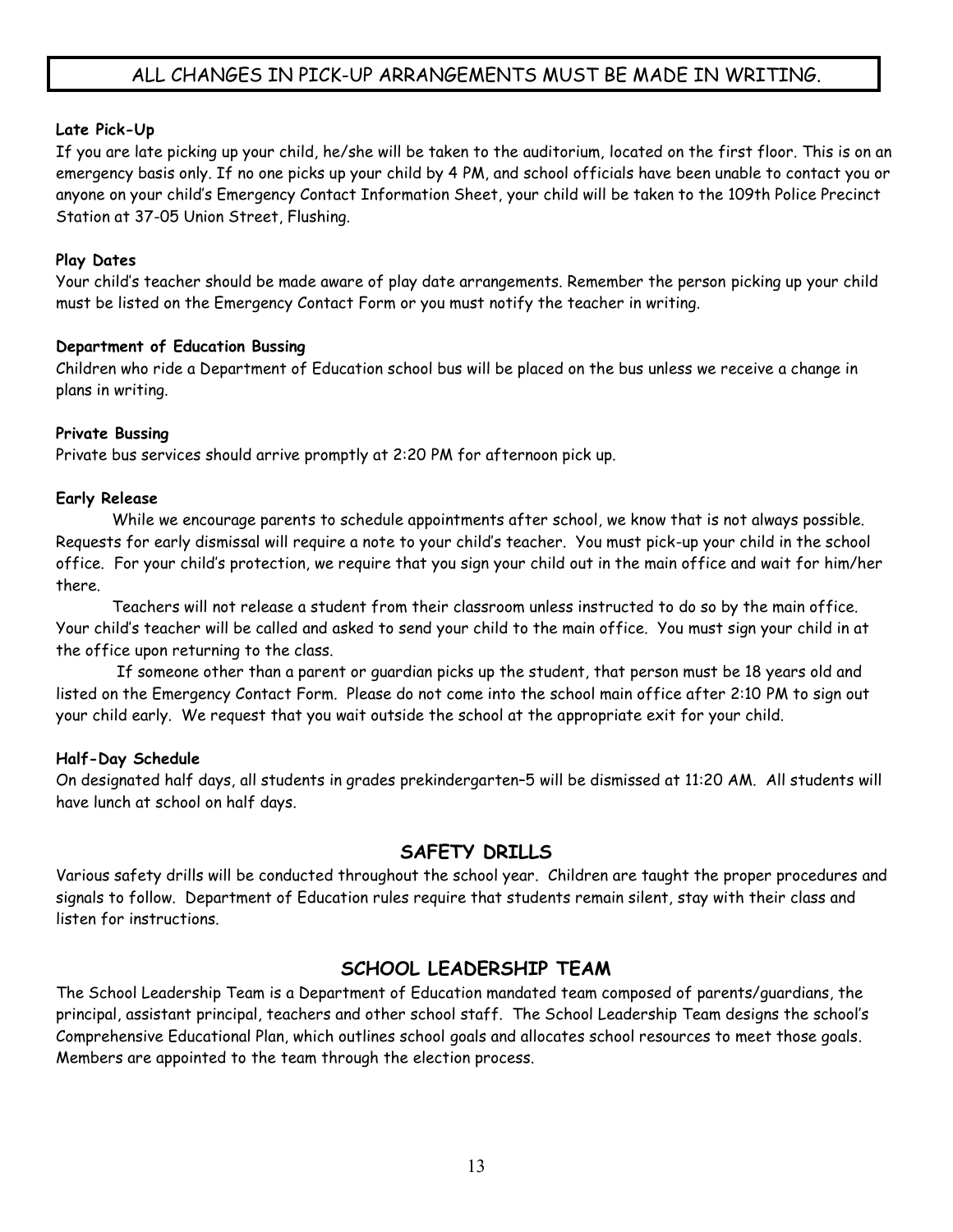# **SCHOOLYARD RULES**

In order to ensure a safe and fun environment for our students they are expected to adhere to the following rules when in the school yard:

- Listen to the supervising staff.
- Play only in sight of the staff on duty.
- No one is permitted to leave the schoolyard.
- Emphasize courtesy, consideration and respect for others.
- Pushing, shoving or fighting is not tolerated.

## **SNACKS**

All grades have a daily snack period. Please send your child with a healthy snack of fruit, crackers, cheese, etc. Candy and cookies are not allowed. All students are permitted to bring water. Please do not send any peanut products with the children. Department of Education approved snacks will be sold daily for \$1.00.

# **SUPPORT SERVICES**

The following support services are available to students at P.S. 169: speech therapy, physical and occupational therapy (requires a doctor's evaluation and prescription), hearing and vision screening, after school programs, English as a New Language services, guidance services and various special education services.

At some time during the school year, it may be beneficial for teachers and parents/guardians to request the help of these specially trained personnel. Your written permission may be requested if we feel your child is in need of any of the services listed above.

#### **ENL – English as a New Language**

The ENL program serves both general and special education children in grades kindergarten through five.

#### **Pupil Personnel Team (PPT)**

The team evaluates at-risk students and designs an individualized academic intervention and support program. It is comprised of administration and various support service personnel.

#### **Special Education Teacher Support Services (SETSS)**

Special Education Support services are provided to IEP mandated and to at risk eligible students under the direction of the Special Education Department.

#### **School Based Support Team (SBST)**

The team consists of a psychologist and a social worker. In addition to evaluating students for Special Education services, these professionals provide support services for all students and parents/guardians.

# **TECHNOLOGY ACCEPTED USE POLICY**

The internet usage policy of The Department of Education has been created to ensure that internet resources are used appropriately and that our educational community may benefit from the resources available online in a manner that will not jeopardize their safety and well-being.

The purpose of access to or use of, the Internet through school board connections or equipment is solely educational; therefore, anyone who utilizes the school board's connection must foster that purpose by using Internet resources for educational purposes in an appropriate and legal manner.

The proper use of technology resources and Internet usage will be taught to all students with Internet access. We will send home a parent/guardian permission form for you to sign and return to school.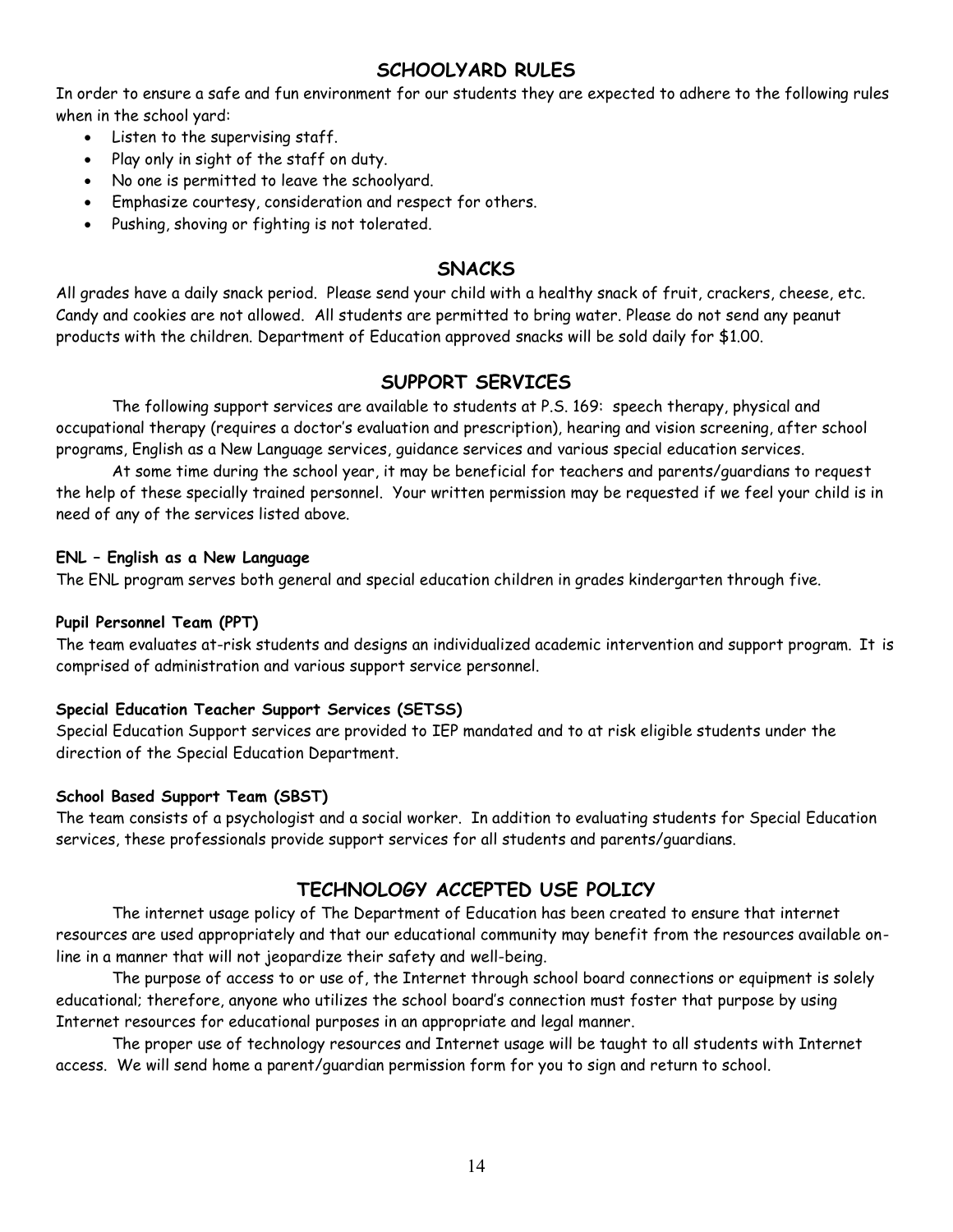# **TELEPHONE**

Permission must be obtained from the teacher and/or office staff before a student may use the telephone. For use of cell phones in school, please see ELECTRONICS DEVICE POLICY in this handbook.

# **TELEPHONE MESSAGES TO STUDENTS AND TEACHERS**

If parents/guardians have reason to contact a student while that student is in school, they must do so by first contacting the office. In all non-emergency cases, a message will be given to the student as soon as possible. In case of emergencies, the student will be called to the telephone. To insure that a student receives a message by dismissal please call prior to 2:00 PM

If you wish to talk to your child's teacher or another staff member, please call during school hours and the secretary will take your number and notify the staff member to return your call. To make a "phone date" with your child's teacher, send a note requesting that the teacher call you.

### **VANDALISM**

Any persons willfully damaging PS169 school property will be assessed the total cost of all replacement or repairs.

### **VISITORS**

Visitors are always welcome at P.S. 169. Safety protocols must be followed when we allow visitors to enter the school. Visitors (parents/guardians included) must sign in at the Security Officer's desk and be prepared to show picture I.D. This policy applies to all events in which the school is open.

# **WALKING TO SCHOOL**

Student conduct and safety on the way to and from school should be a matter of concern to parents/guardians.

Parents/guardians should discuss the safest route to school emphasizing the use of sidewalks and not trespassing on private property.

A school crossing guard is stationed at the intersection of 212th Street and 23rd Avenue, and at the intersection of Bell Blvd. and 23rd Ave.

Parents/guardians and students are urged to cross the street at those corners.

# **WITHDRAWING A STUDENT**

The following procedures must be followed if you are planning to withdraw your child from PS169:

- Please notify the office of the date your child will be leaving.
- Insure that all books are returned and any fees or fines paid.
- When you enroll your child at the new school, you will sign a release of information form. We will then transfer copies of the student's records after we receive this form from the new school.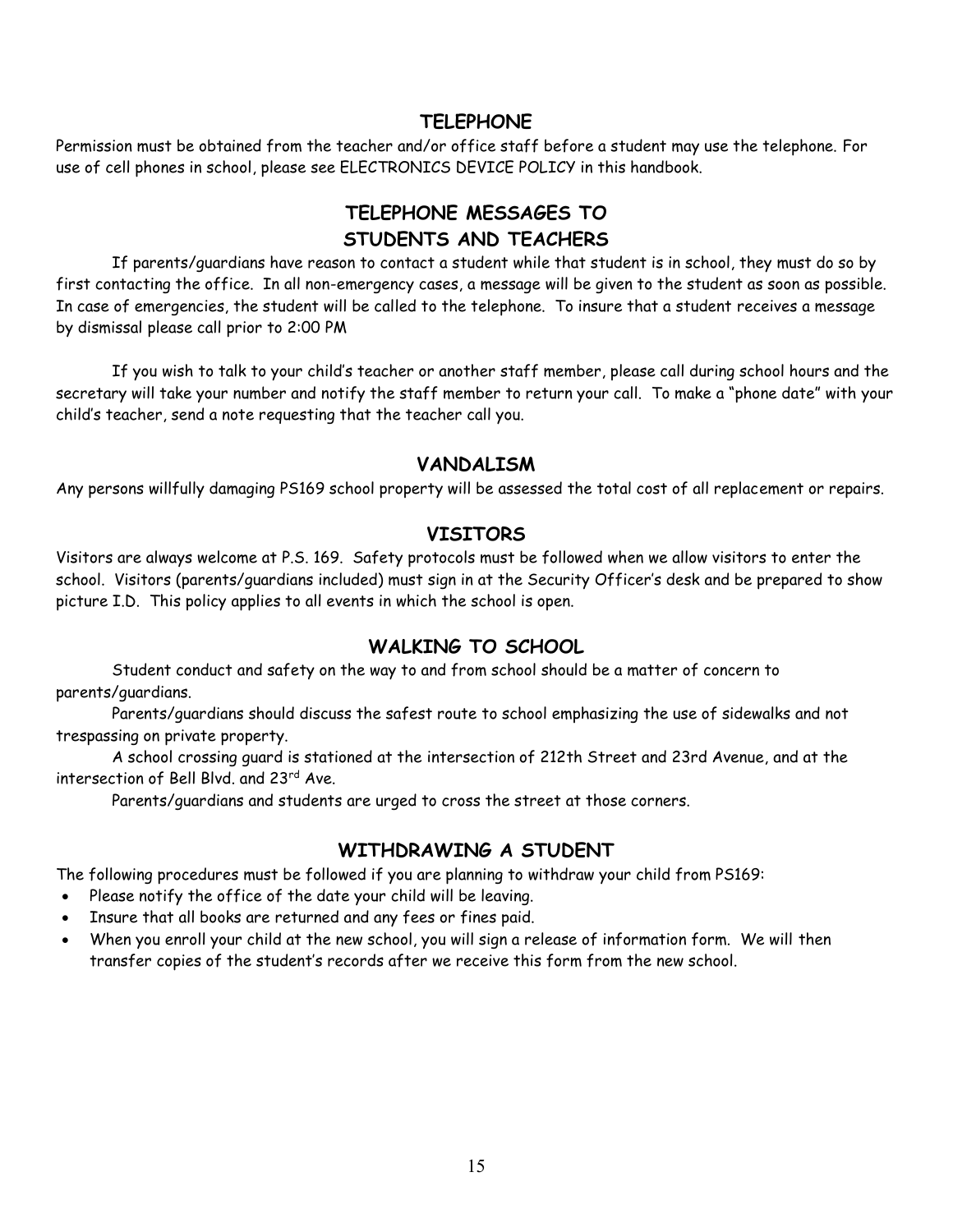

# **NEW YORK DEPARTMENT OF EDUCATION COMMUNITIES**

#### **New York State Department of Education**

Washington Avenue Albany, NY 12234 Richard P Mills, Commissioner 518-474-3852 [www.nysed.gov](http://www.nysed.gov/)

#### **New York City Department of Education**

52 Chambers Street New York, NY 10007 212-374-5110 Chancellor Richard Carranza [www.schools.nyc.gov](http://www.schools.nyc.gov/)

**District 25 Superintendent** Danielle DiMango 718-281-7605 [ddimang@schools.nyc.gov](mailto:ddimang@schools.nyc.gov)

**D25 Deputy Superintendent** Michael Dantona, Ed.D [mdanton2@schools.nyc.gov](mailto:mdanton2@schools.nyc.gov)

**District 25 Family Leadership Coordinator** Esther Maluto 718-281-7626 [emaluto@schools.nyc.gov](mailto:emaluto@schools.nyc.gov)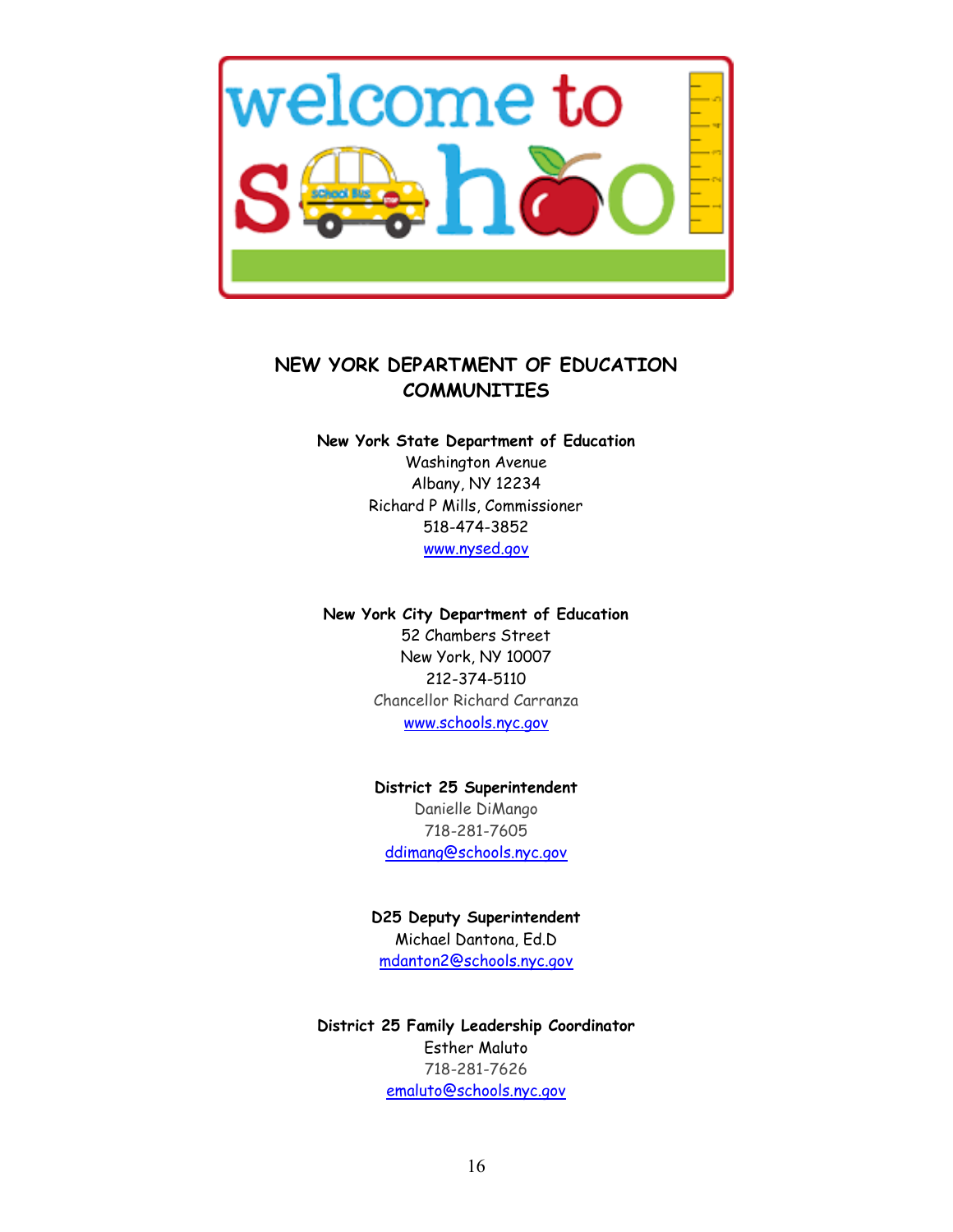**D25 Family Support Coordinator** Jinmei Yin 718-281-3536 [jyin4@schools.nyc.gov](mailto:jyin4@schools.nyc.gov)

**Community Education Councils for District 25 [CEC25@schools.nyc.gov](mailto:CEC25@schools.nyc.gov)**

#### **BEFORE AND AFTER SCHOOL CARE**

**COMPASS at P.S. 169q**

**Commonpoint Queens** 212-00 23rd Avenue Bayside, NY 11360 (718)-423-6111

**Bayside YMCA**

214-13 35th Avenue Bayside, NY 11361 (718) 229-5972

Many other community organizations also provide before and after school care.

#### **LIBRARIES**

**Bay Terrace Branch**  18-36 Bell Boulevard Bayside, NY 11360 718-423-7004 **Bayside Branch**  214-20 Northern Boulevard Bayside, NY 11361 718-229-1834

#### **QUEENS CULTURAL ORGANIZATIONS**

#### **Queens Zoo**

Flushing Meadow Park (718)271-1500 [www.wcs.org](http://www.wcs.org/)

#### **New York Hall of Science**

47-01 111th Street Flushing Meadows Corona Park, NY 11368 (718) 699-0005 [www.nyhallsci.org](http://www.nyhallsci.org/)

#### **Flushing Town Hall**

137-35 Northern Boulevard Flushing, NY 11354 [www.flushingtownhall.org](http://www.flushingtownhall.org/) 718-463-7700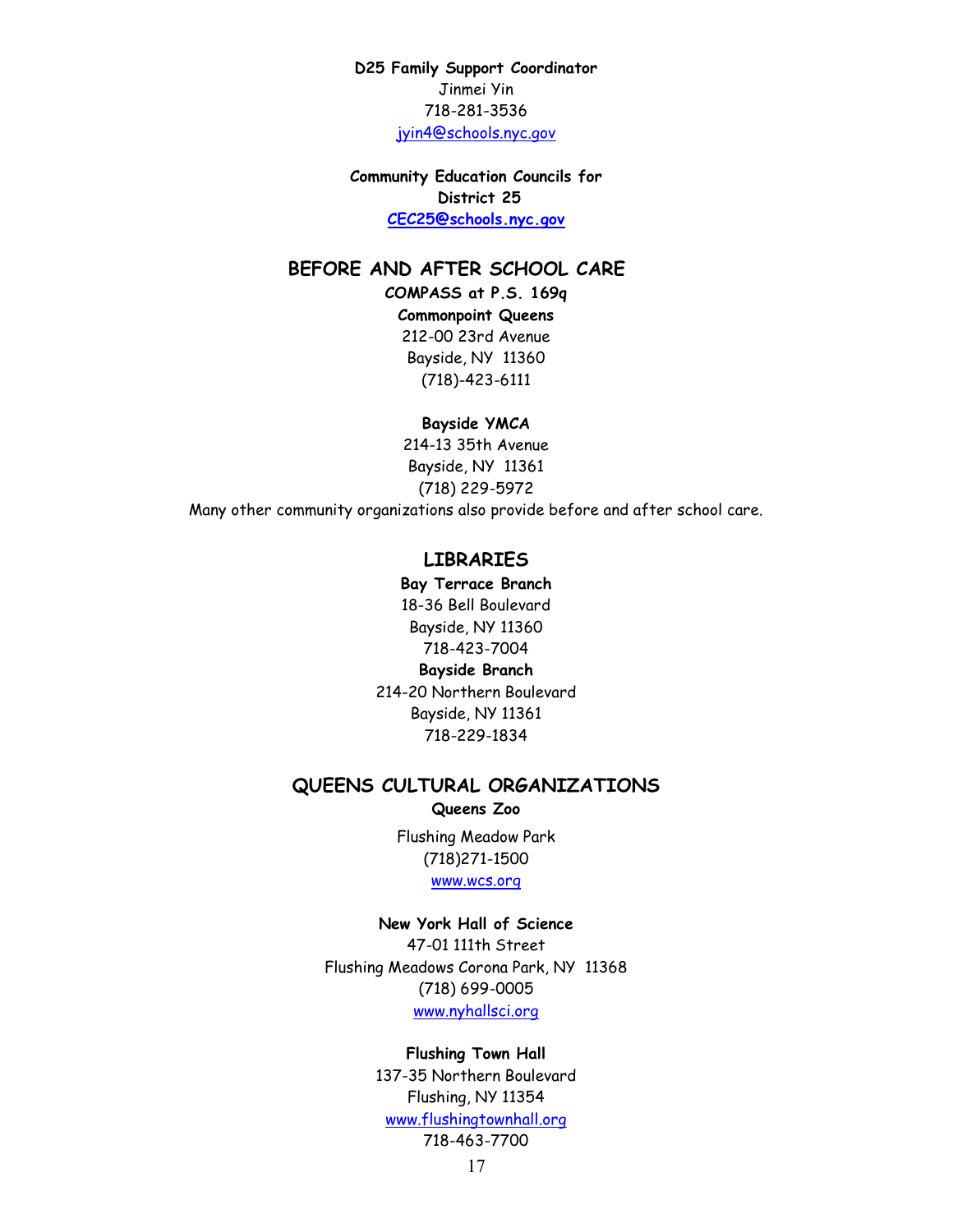Go to <file:///C:/Users/nycdoe/Desktop/school-calendar-2019-2020%20updated.pdf> for updates

|                    | School Calendar 2019-2020                                                                                                                |
|--------------------|------------------------------------------------------------------------------------------------------------------------------------------|
| SEPT <sub>5</sub>  | FIRST DAY OF SCHOOL FOR ALL STUDENTS (Partial school day for pre-kindergarten public school<br>students)                                 |
| SEPT <sub>12</sub> | Parent Teacher Conferences for Elementary Schools and K-8 Schools (Evening)*                                                             |
| SEPT 19            | Parent Teacher Conferences for Middle Schools (Evening)*                                                                                 |
| SEPT 26            | Parent Teacher Conferences for High Schools, K-12, and 6-12 Schools (Evening)*                                                           |
| SEPT 30-OCT 1      | Rosh Hashanah (Schools closed)                                                                                                           |
| OCT <sub>9</sub>   | Yom Kippur (Schools closed)                                                                                                              |
| <b>OCT 14</b>      | Columbus Day (Schools closed)                                                                                                            |
| NOV 5              | Election Day/Chancellor's Conference Day for Staff Development (Students do not attend<br>school                                         |
| NOV 6-7            | Parent Teacher Conferences for Middle Schools and District 75 Programs (Evening and<br>Afternoon)*                                       |
| <b>NOV 11</b>      | Veterans Day Observed (Schools closed)                                                                                                   |
| NOV 13-14          | Parent Teacher Conferences for Elementary Schools and K-8 Schools (Evening and Afternoon)*                                               |
| NOV 21-22          | Parent Teacher Conferences for High Schools, K-12, and 6-12 Schools (Evening and<br>Afternoon)*                                          |
| NOV 28-29          | Thanksgiving Recess (Schools closed)                                                                                                     |
| DEC 23-JAN 1       | Winter Recess (Schools closed)-Dates updated                                                                                             |
| JAN 20             | Dr. Martin Luther King Jr. Day (Schools closed)                                                                                          |
| JAN 27             | January Clerical Day for Upper Grades Only (High school/6-12 school students do not attend, unless<br>enrolled in a District 75 program) |
| JAN 28             | Spring Term Begins (For students in semester-model schools)                                                                              |
| FEB 17-21          | Midwinter Recess (Schools closed)                                                                                                        |
| <b>MAR4-5</b>      | Parent Teacher Conferences for Elementary Schools and K-8 Schools (Evening and Afternoon)*                                               |
| MAR 12-13          | Parent Teacher Conferences for Middle Schools and District 75 Programs (Evening and<br>Afternoon)*                                       |
| MAR 19-20          | Parent Teacher Conferences for High Schools, K-12, and 6-12 Schools (Evening and Afternoon)*                                             |
| APR 9-17           | Spring Recess (Schools closed)                                                                                                           |
| MAY 7              | Parent Teacher Conferences for Elementary Schools and K-8 Schools (Evening)*                                                             |
| <b>MAY 14</b>      | Parent Teacher Conferences for Middle Schools (Evening)*                                                                                 |
| <b>MAY 21</b>      | Parent Teacher Conferences for High Schools, K-12, and 6-12 Schools (Evening)*                                                           |
| <b>MAY 25</b>      | Memorial Day (Schools closed)                                                                                                            |
| JUN 4              | Anniversary Day/Chancellor's Conference Day for Staff Development<br>(Students do not attend school)                                     |
| <b>UN 9</b>        | June Clerical Day for Lower Grades Only (Elementary school/middle school/District 75 students do not<br>attend)                          |
| <b>JUN 26</b>      | <b>LAST DAY OF SCHOOL FOR ALL STUDENTS (Early dismissal)</b>                                                                             |

\*These parent teacher conference dates are citywide. However, schools may decide to hold conferences on alternative dates, with approval.<br>Please check with your school for details. For testing dates and other events, visit